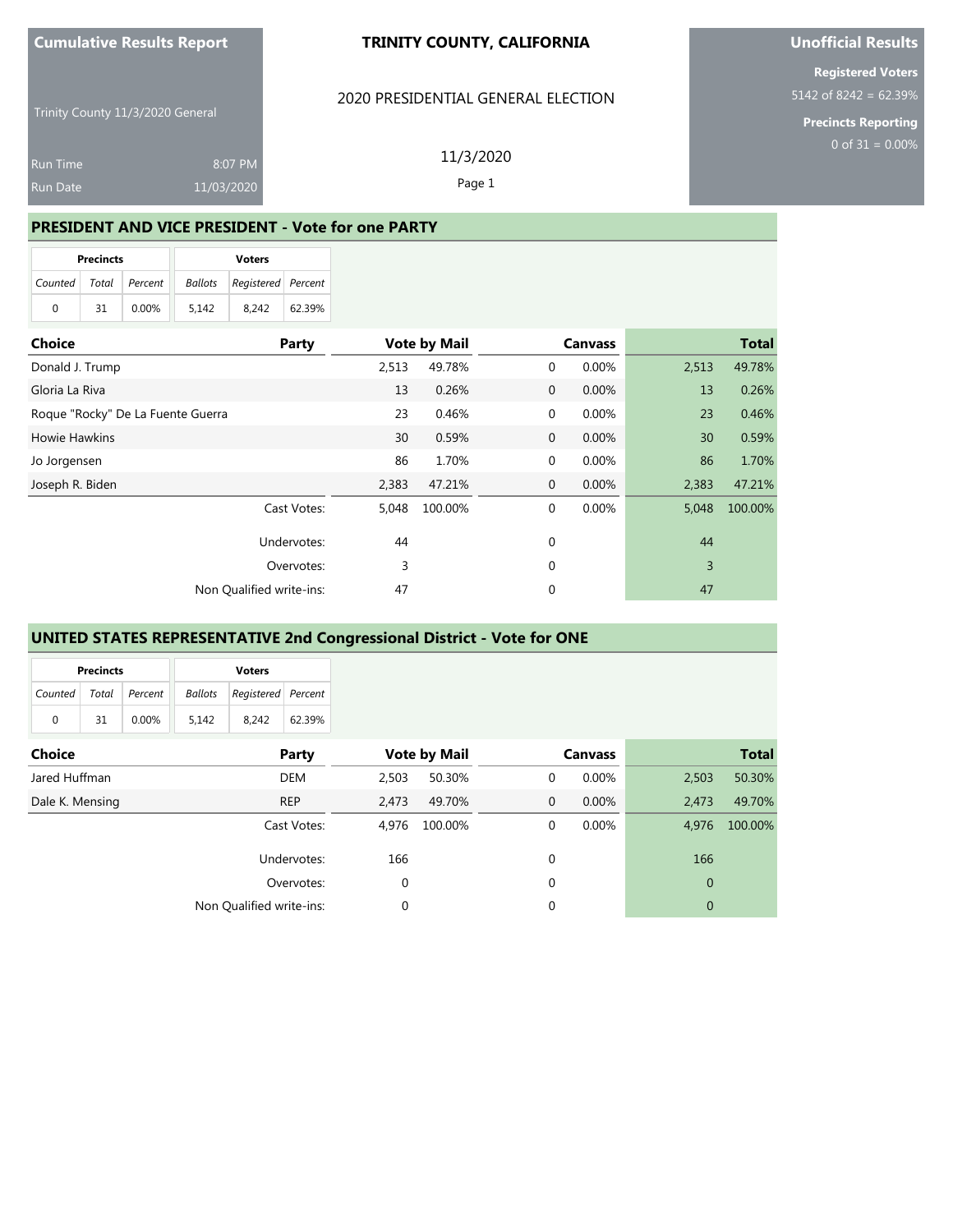### **TRINITY COUNTY, CALIFORNIA**

2020 PRESIDENTIAL GENERAL ELECTION

## **Unofficial Results**

**Registered Voters** 5142 of 8242 = 62.39%

**Precincts Reporting**

Trinity County 11/3/2020 General

| <b>Run Time</b> | 8:07 PM    | 11/3/2020 |
|-----------------|------------|-----------|
| Run Date        | 11/03/2020 | Page 2    |

## **MEMBER OF THE STATE ASSEMBLY 2nd Assembly District - Vote for ONE**

| <b>Precincts</b>          |     |          |                               | <b>Voters</b> |        |  |
|---------------------------|-----|----------|-------------------------------|---------------|--------|--|
| Counted   Total   Percent |     |          | Registered Percent<br>Ballots |               |        |  |
| $\Omega$                  | -31 | $0.00\%$ | 5.142                         | 8.242         | 62.39% |  |

| <b>Choice</b>    | Party                    |             | <b>Vote by Mail</b> |   | <b>Canvass</b> |                | <b>Total</b> |
|------------------|--------------------------|-------------|---------------------|---|----------------|----------------|--------------|
| Charlotte Svolos | <b>REP</b>               | 2,500       | 49.99%              | 0 | 0.00%          | 2,500          | 49.99%       |
| Jim Wood         | <b>DEM</b>               | 2,501       | 50.01%              | 0 | 0.00%          | 2,501          | 50.01%       |
|                  | Cast Votes:              | 5.001       | 100.00%             | 0 | 0.00%          | 5,001          | 100.00%      |
|                  | Undervotes:              | 141         |                     | 0 |                | 141            |              |
|                  | Overvotes:               | $\mathbf 0$ |                     | 0 |                | $\overline{0}$ |              |
|                  | Non Qualified write-ins: | 0           |                     | 0 |                | $\overline{0}$ |              |

#### **Mountain Valley Joint Unified School District Trustee Area 1 - Vote for no more than TWO**

|                       | <b>Precincts</b> |       |     | <b>Voters</b>              |        |
|-----------------------|------------------|-------|-----|----------------------------|--------|
| Counted Total Percent |                  |       |     | Ballots Registered Percent |        |
| 0                     | 5                | 0.00% | 863 | 1.710                      | 50.47% |

| <b>Choice</b>   | Party                    |       | <b>Vote by Mail</b> |   | <b>Canvass</b> |       | <b>Total</b> |
|-----------------|--------------------------|-------|---------------------|---|----------------|-------|--------------|
| Sidney Brown    |                          | 285   | 20.00%              | 0 | 0.00%          | 285   | 20.00%       |
| Kenneth J Wiley |                          | 465   | 32.63%              | 0 | $0.00\%$       | 465   | 32.63%       |
| Keith Wright    |                          | 312   | 21.89%              | 0 | 0.00%          | 312   | 21.89%       |
| Angela Riggs    |                          | 363   | 25.47%              | 0 | 0.00%          | 363   | 25.47%       |
|                 | Cast Votes:              | 1,425 | 100.00%             | 0 | 0.00%          | 1,425 | 100.00%      |
|                 | Undervotes:              | 294   |                     | 0 |                | 294   |              |
|                 | Overvotes:               | 2     |                     | 0 |                | 2     |              |
|                 | Non Qualified write-ins: | 3     |                     | 0 |                | 3     |              |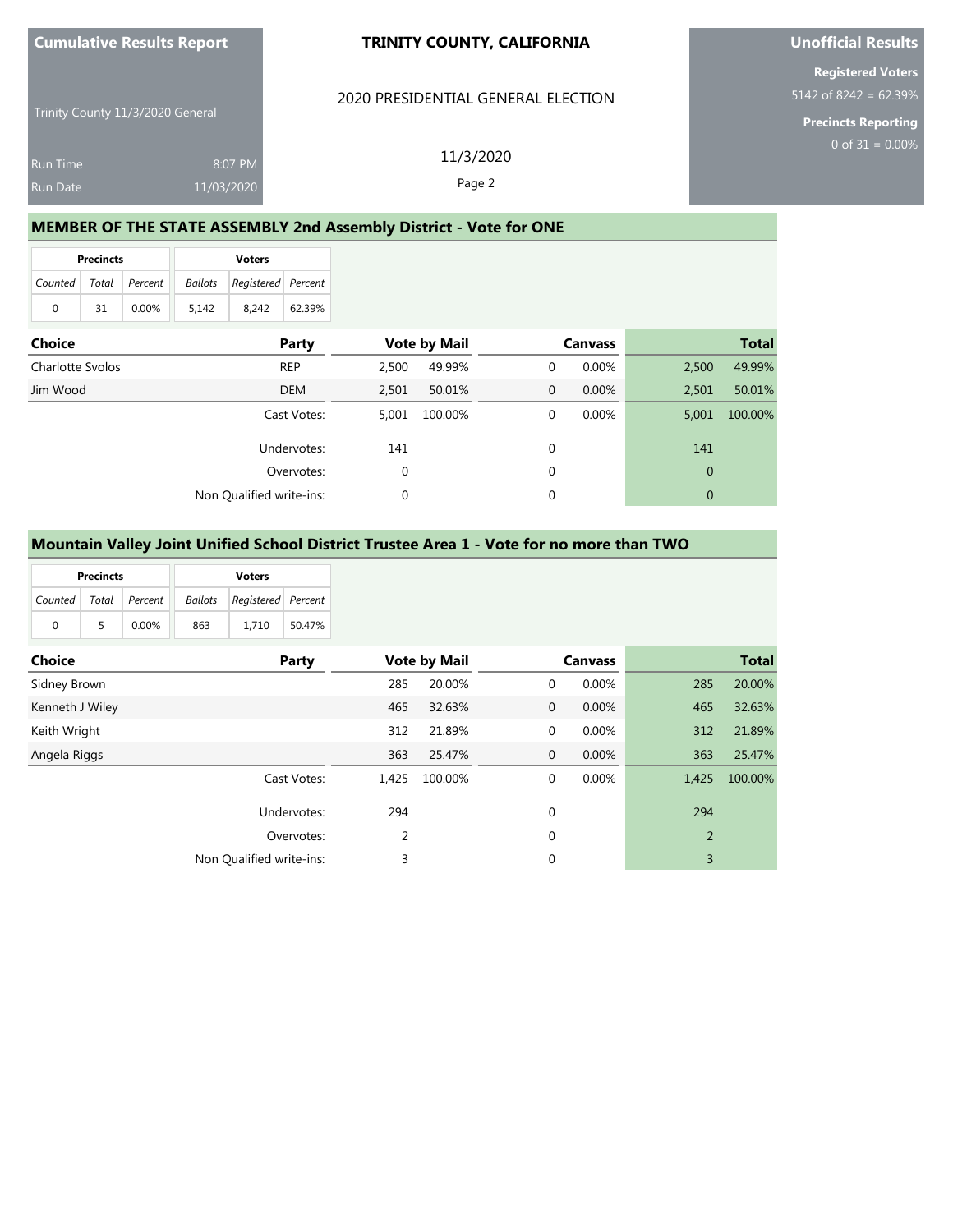### **TRINITY COUNTY, CALIFORNIA**

### 2020 PRESIDENTIAL GENERAL ELECTION

Trinity County 11/3/2020 General

| <b>Run Time</b> | 8:07 PM    | 11/3/2020 |
|-----------------|------------|-----------|
| <b>Run Date</b> | 11/03/2020 | Page 3    |

## **Shasta Tehama Trinity Joint Community College Trustee Area E - Vote for ONE**

| <b>Precincts</b> |    |               |                               | <b>Voters</b> |        |  |
|------------------|----|---------------|-------------------------------|---------------|--------|--|
| Counted          |    | Total Percent | Registered Percent<br>Ballots |               |        |  |
| $\Omega$         | 30 | $0.00\%$      | 4.977                         | 8.005         | 62.17% |  |

| <b>Choice</b>   | Party                    |             | <b>Vote by Mail</b> |   | <b>Canvass</b> |              | <b>Total</b> |
|-----------------|--------------------------|-------------|---------------------|---|----------------|--------------|--------------|
| Stephen Bell    |                          | 2.239       | 57.63%              | 0 | 0.00%          | 2,239        | 57.63%       |
| Rayola B. Pratt |                          | 1,646       | 42.37%              | 0 | 0.00%          | 1,646        | 42.37%       |
|                 | Cast Votes:              | 3.885       | 100.00%             | 0 | 0.00%          | 3,885        | 100.00%      |
|                 | Undervotes:              | 1.067       |                     | 0 |                | 1,067        |              |
|                 | Overvotes:               | $\mathbf 0$ |                     | 0 |                | $\mathbf{0}$ |              |
|                 | Non Qualified write-ins: | 25          |                     | 0 |                | 25           |              |

#### **Supervisor - District 5 - Vote for ONE**

| <b>Precincts</b>      |   |       | <b>Voters</b> |                                   |        |  |
|-----------------------|---|-------|---------------|-----------------------------------|--------|--|
| Counted Total Percent |   |       |               | <b>Ballots</b> Registered Percent |        |  |
| 0                     | q | 0.00% | 857           | 1.470                             | 58.30% |  |

| <b>Choice</b><br>Party       |                          |     | <b>Vote by Mail</b> |             | <b>Canvass</b> |                | <b>Total</b> |
|------------------------------|--------------------------|-----|---------------------|-------------|----------------|----------------|--------------|
| Jeff Dickey                  |                          | 380 | 46.97%              | 0           | 0.00%          | 380            | 46.97%       |
| Michael Daniel (Dan) Frasier |                          | 429 | 53.03%              | 0           | 0.00%          | 429            | 53.03%       |
|                              | Cast Votes:              | 809 | 100.00%             | 0           | 0.00%          | 809            | 100.00%      |
|                              | Undervotes:              | 46  |                     | $\mathbf 0$ |                | 46             |              |
|                              | Overvotes:               | 0   |                     | $\mathbf 0$ |                | $\mathbf{0}$   |              |
|                              | Non Qualified write-ins: |     |                     | $\mathbf 0$ |                | $\overline{2}$ |              |

## **Unofficial Results**

**Registered Voters** 5142 of 8242 = 62.39%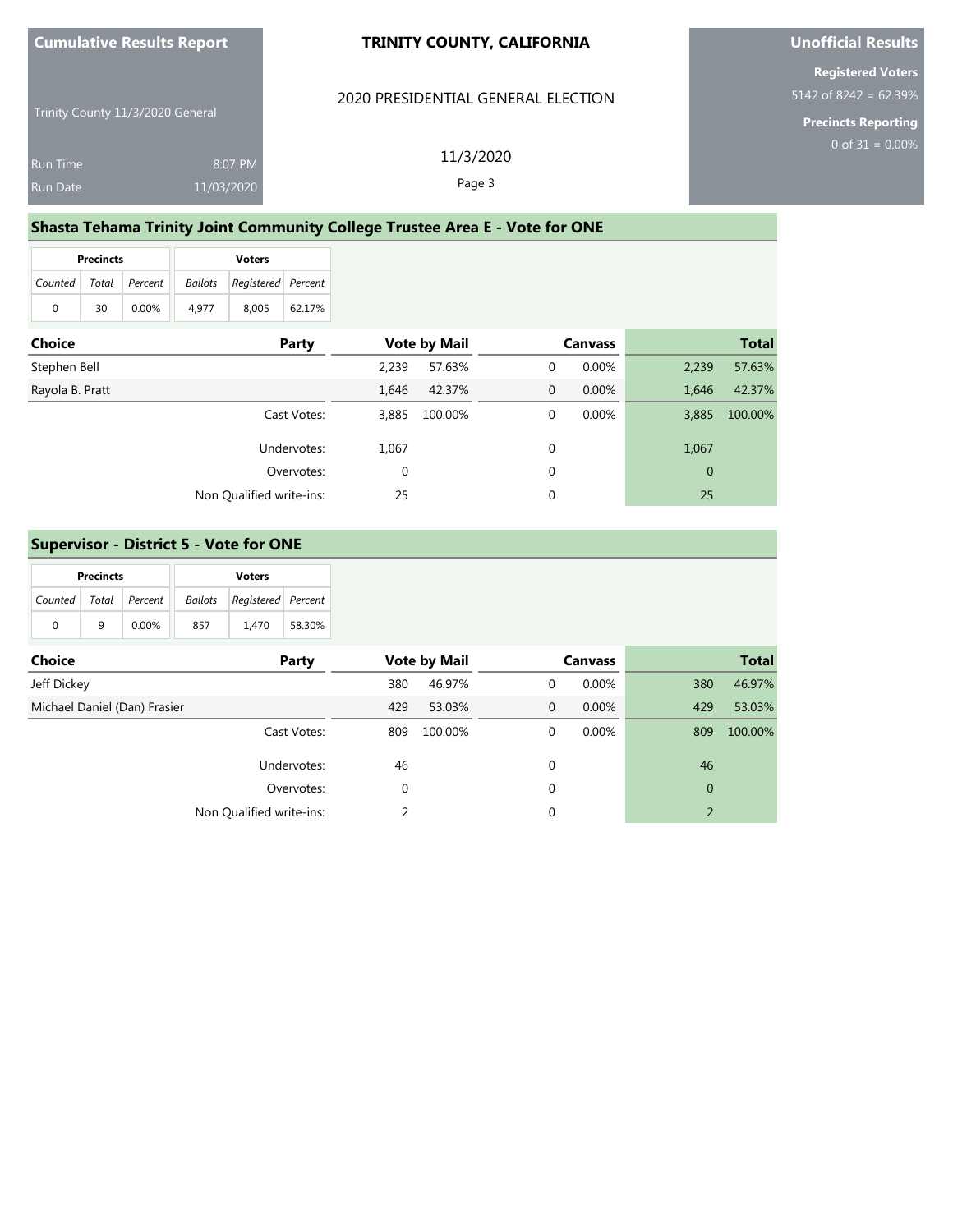### **TRINITY COUNTY, CALIFORNIA**

#### 2020 PRESIDENTIAL GENERAL ELECTION

11/3/2020 Page 4

Trinity County 11/3/2020 General

Run Time 8:07 PM 11/03/2020

#### **Trinity Life Support Communities Services District Director - Vote for no more than FIVE**

| <b>Precincts</b>      |    |          |                                   | <b>Voters</b> |        |  |  |
|-----------------------|----|----------|-----------------------------------|---------------|--------|--|--|
| Counted Total Percent |    |          | <b>Ballots</b> Registered Percent |               |        |  |  |
| 0                     | 23 | $0.00\%$ | 4.395                             | 7.181         | 61.20% |  |  |

| <b>Choice</b>         | Party                    |        | <b>Vote by Mail</b> | <b>Canvass</b> |          | <b>Total</b> |         |
|-----------------------|--------------------------|--------|---------------------|----------------|----------|--------------|---------|
| Serena Brown          |                          | 2,933  | 23.49%              | 0              | 0.00%    | 2,933        | 23.49%  |
| Scott Alvord          |                          | 2,696  | 21.60%              | 0              | 0.00%    | 2,696        | 21.60%  |
| Carol Anne Minor      |                          | 2.038  | 16.32%              | 0              | 0.00%    | 2,038        | 16.32%  |
| <b>Todd Corbett</b>   |                          | 2.761  | 22.12%              | 0              | $0.00\%$ | 2,761        | 22.12%  |
| Victor (Gus) Kormeier |                          | 2.056  | 16.47%              | 0              | 0.00%    | 2,056        | 16.47%  |
|                       | Cast Votes:              | 12,484 | 100.00%             | 0              | 0.00%    | 12,484       | 100.00% |
|                       | Undervotes:              | 9,367  |                     | 0              |          | 9,367        |         |
|                       | Overvotes:               | 2      |                     | 0              |          | 2            |         |
|                       | Non Qualified write-ins: | 114    |                     | 0              |          | 114          |         |

#### **Trinity Public Utilities District Director - Vote for no more than THREE**

| <b>Precincts</b>      |    |          | <b>Voters</b>  |                    |        |  |
|-----------------------|----|----------|----------------|--------------------|--------|--|
| Counted Total Percent |    |          | <b>Ballots</b> | Registered Percent |        |  |
| $\Omega$              | 20 | $0.00\%$ | 4.332          | 7.004              | 61.85% |  |

| <b>Choice</b>         | Party                    |       | <b>Vote by Mail</b> |             | <b>Canvass</b> |       | <b>Total</b> |         |
|-----------------------|--------------------------|-------|---------------------|-------------|----------------|-------|--------------|---------|
| Kelli E. Gant         |                          | 2,060 | 22.06%              | 0           |                | 0.00% | 2,060        | 22.06%  |
| Kyle McDonald         |                          | 842   | 9.01%               | 0           |                | 0.00% | 842          | 9.01%   |
| <b>Alex Cousins</b>   |                          | 2,059 | 22.04%              | $\mathbf 0$ |                | 0.00% | 2,059        | 22.04%  |
| Thomas L. Walz        |                          | 1,623 | 17.38%              | 0           |                | 0.00% | 1,623        | 17.38%  |
| Ana Wright            |                          | 899   | 9.63%               | 0           |                | 0.00% | 899          | 9.63%   |
| Andrew "Andy" Johnson |                          | 1,857 | 19.88%              | 0           |                | 0.00% | 1,857        | 19.88%  |
|                       | Cast Votes:              | 9,340 | 100.00%             | 0           |                | 0.00% | 9,340        | 100.00% |
|                       | Undervotes:              | 3,592 |                     | 0           |                |       | 3,592        |         |
|                       | Overvotes:               | 10    |                     | 0           |                |       | 10           |         |
|                       | Non Qualified write-ins: | 34    |                     | 0           |                |       | 34           |         |

## **Unofficial Results**

**Registered Voters** 5142 of 8242 = 62.39%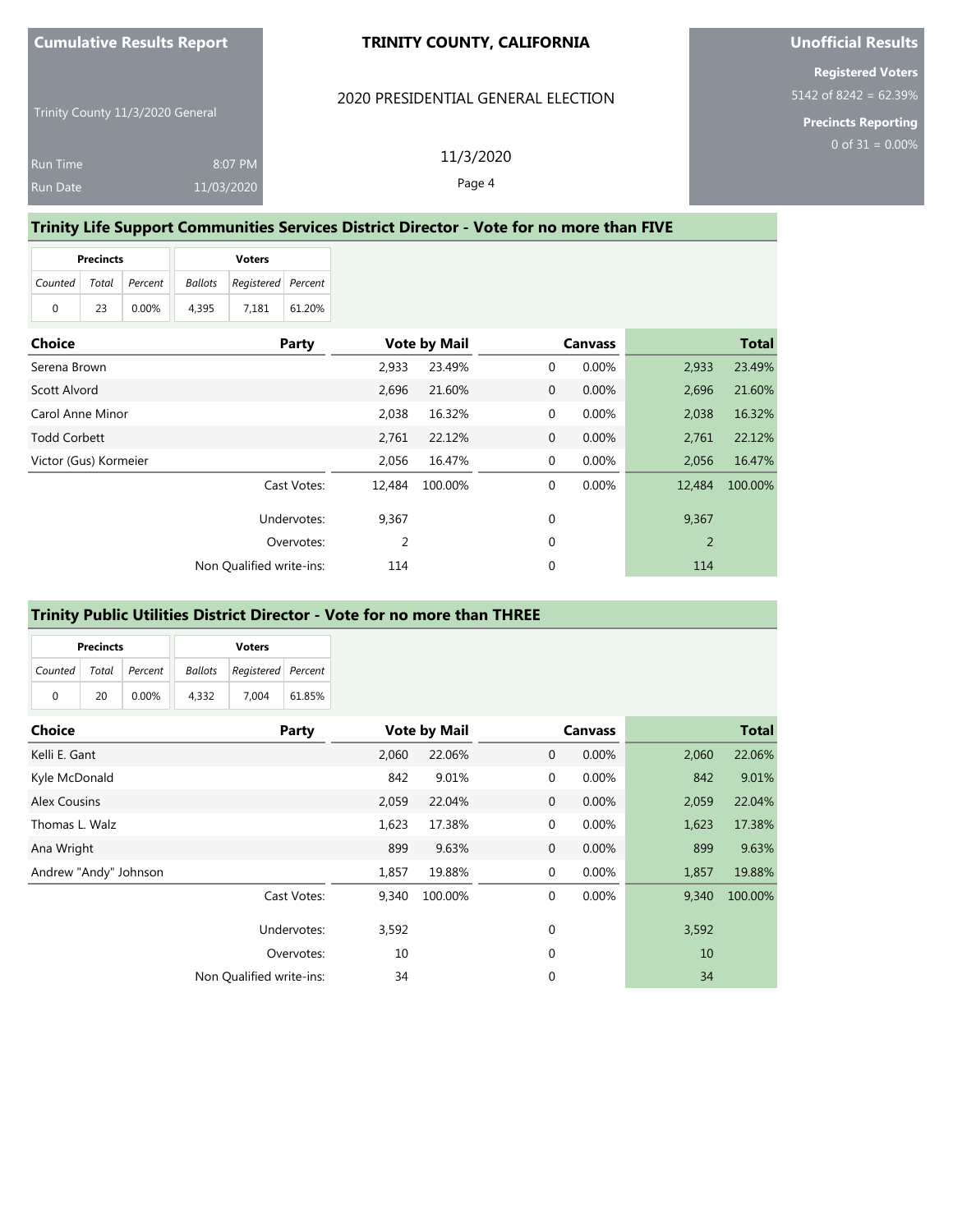### **TRINITY COUNTY, CALIFORNIA**

### 2020 PRESIDENTIAL GENERAL ELECTION

11/3/2020 Page 5

Trinity County 11/3/2020 General

Run Time 8:07 PM 11/03/2020

## **Proposition 14**

| <b>Precincts</b> |    |                 |                               | <b>Voters</b> |        |  |  |
|------------------|----|-----------------|-------------------------------|---------------|--------|--|--|
| Counted          |    | Total   Percent | Registered Percent<br>Ballots |               |        |  |  |
| $\Omega$         | 31 | 0.00%           | 5.142                         | 8.242         | 62.39% |  |  |

| Choice     | Party                    |          | <b>Vote by Mail</b> |             | <b>Canvass</b> |              | <b>Total</b> |
|------------|--------------------------|----------|---------------------|-------------|----------------|--------------|--------------|
| <b>YES</b> |                          | 1,829    | 37.57%              | 0           | 0.00%          | 1,829        | 37.57%       |
| <b>NO</b>  |                          | 3,039    | 62.43%              | $\mathbf 0$ | 0.00%          | 3,039        | 62.43%       |
|            | Cast Votes:              | 4,868    | 100.00%             | 0           | 0.00%          | 4,868        | 100.00%      |
|            | Undervotes:              | 274      |                     | $\mathbf 0$ |                | 274          |              |
|            | Overvotes:               | 0        |                     | $\mathbf 0$ |                | $\mathbf{0}$ |              |
|            | Non Qualified write-ins: | $\Omega$ |                     | 0           |                | $\mathbf{0}$ |              |
|            |                          |          |                     |             |                |              |              |

## **Proposition 15**

| <b>Precincts</b>          |     |       |       | <b>Voters</b>                     |        |
|---------------------------|-----|-------|-------|-----------------------------------|--------|
| Counted   Total   Percent |     |       |       | <b>Ballots</b> Registered Percent |        |
| 0                         | -31 | 0.00% | 5.142 | 8.242                             | 62.39% |

| <b>Choice</b> | Party                    |       | <b>Vote by Mail</b> |   | <b>Canvass</b> |                | <b>Total</b> |
|---------------|--------------------------|-------|---------------------|---|----------------|----------------|--------------|
| <b>YES</b>    |                          | 1,735 | 34.85%              | 0 | 0.00%          | 1,735          | 34.85%       |
| <b>NO</b>     |                          | 3.244 | 65.15%              | 0 | 0.00%          | 3,244          | 65.15%       |
|               | Cast Votes:              | 4,979 | 100.00%             | 0 | 0.00%          | 4,979          | 100.00%      |
|               | Undervotes:              | 163   |                     | 0 |                | 163            |              |
|               | Overvotes:               | 0     |                     | 0 |                | $\overline{0}$ |              |
|               | Non Qualified write-ins: | 0     |                     | 0 |                | $\overline{0}$ |              |

### **Proposition 16**

| <b>Precincts</b>          |    |       |         | <b>Voters</b>      |        |
|---------------------------|----|-------|---------|--------------------|--------|
| Counted   Total   Percent |    |       | Ballots | Registered Percent |        |
| $\Omega$                  | 31 | 0.00% | 5.142   | 8.242              | 62.39% |

| <b>Choice</b> | Party                    |       | <b>Vote by Mail</b> |   | <b>Canvass</b> |              | <b>Total</b> |
|---------------|--------------------------|-------|---------------------|---|----------------|--------------|--------------|
| <b>YES</b>    |                          | 1,220 | 24.82%              | 0 | $0.00\%$       | 1,220        | 24.82%       |
| <b>NO</b>     |                          | 3,696 | 75.18%              | 0 | $0.00\%$       | 3,696        | 75.18%       |
|               | Cast Votes:              | 4,916 | 100.00%             | 0 | 0.00%          | 4,916        | 100.00%      |
|               | Undervotes:              | 226   |                     | 0 |                | 226          |              |
|               | Overvotes:               | 0     |                     | 0 |                | $\mathbf{0}$ |              |
|               | Non Qualified write-ins: | 0     |                     | 0 |                | $\mathbf{0}$ |              |

# **Unofficial Results**

**Registered Voters** 5142 of 8242 = 62.39%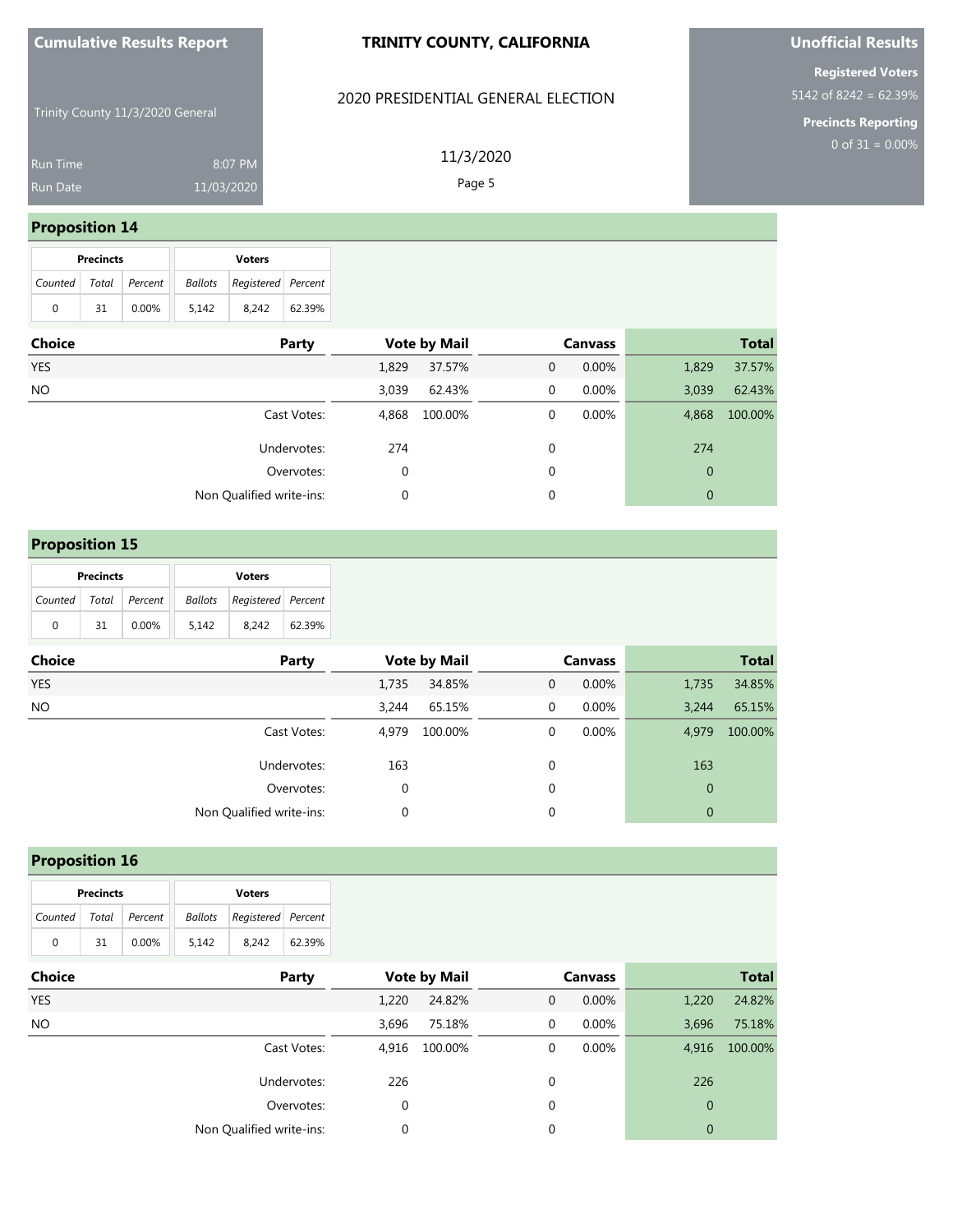### **TRINITY COUNTY, CALIFORNIA**

### 2020 PRESIDENTIAL GENERAL ELECTION

Trinity County 11/3/2020 General

Run Time 8:07 PM 11/03/2020

11/3/2020 Page 6

## **Proposition 17**

|                           | <b>Precincts</b> |       |       | <b>Voters</b>                  |        |  |  |  |
|---------------------------|------------------|-------|-------|--------------------------------|--------|--|--|--|
| Counted   Total   Percent |                  |       |       | Ballots   Registered   Percent |        |  |  |  |
| $\Omega$                  | 31               | 0.00% | 5.142 | 8.242                          | 62.39% |  |  |  |

| Choice     | Party                    |             | <b>Vote by Mail</b> |             | <b>Canvass</b> |              | <b>Total</b> |
|------------|--------------------------|-------------|---------------------|-------------|----------------|--------------|--------------|
| <b>YES</b> |                          | 2,356       | 47.12%              | $\mathbf 0$ | 0.00%          | 2,356        | 47.12%       |
| <b>NO</b>  |                          | 2,644       | 52.88%              | $\mathbf 0$ | $0.00\%$       | 2,644        | 52.88%       |
|            | Cast Votes:              | 5,000       | 100.00%             | $\mathbf 0$ | 0.00%          | 5,000        | 100.00%      |
|            | Undervotes:              | 142         |                     | $\mathbf 0$ |                | 142          |              |
|            | Overvotes:               | $\mathbf 0$ |                     | $\mathbf 0$ |                | $\mathbf 0$  |              |
|            | Non Qualified write-ins: | $\mathbf 0$ |                     | 0           |                | $\mathbf{0}$ |              |
|            |                          |             |                     |             |                |              |              |

## **Proposition 18**

|                       | <b>Precincts</b> |       | <b>Voters</b>                     |       |        |  |  |
|-----------------------|------------------|-------|-----------------------------------|-------|--------|--|--|
| Counted Total Percent |                  |       | <b>Ballots</b> Registered Percent |       |        |  |  |
| 0                     | 31               | 0.00% | 5.142                             | 8.242 | 62.39% |  |  |

| <b>Choice</b> | Party                    |       | <b>Vote by Mail</b> |             | <b>Canvass</b> |              | <b>Total</b> |
|---------------|--------------------------|-------|---------------------|-------------|----------------|--------------|--------------|
| <b>YES</b>    |                          | 1.494 | 29.88%              | $\mathbf 0$ | $0.00\%$       | 1,494        | 29.88%       |
| <b>NO</b>     |                          | 3,506 | 70.12%              | $\mathbf 0$ | 0.00%          | 3,506        | 70.12%       |
|               | Cast Votes:              | 5,000 | 100.00%             | 0           | 0.00%          | 5,000        | 100.00%      |
|               | Undervotes:              | 142   |                     | $\mathbf 0$ |                | 142          |              |
|               | Overvotes:               | 0     |                     | $\mathbf 0$ |                | $\mathbf{0}$ |              |
|               | Non Qualified write-ins: | 0     |                     | 0           |                | $\mathbf{0}$ |              |

### **Proposition 19**

| <b>Precincts</b>      |    |       | <b>Voters</b>                 |       |        |  |
|-----------------------|----|-------|-------------------------------|-------|--------|--|
| Counted Total Percent |    |       | Registered Percent<br>Ballots |       |        |  |
| $\Omega$              | 31 | 0.00% | 5.142                         | 8.242 | 62.39% |  |

| <b>Choice</b> | Party                    |       | <b>Vote by Mail</b> |   | <b>Canvass</b> |                | <b>Total</b> |  |
|---------------|--------------------------|-------|---------------------|---|----------------|----------------|--------------|--|
| <b>YES</b>    |                          | 2,148 | 43.82%              | 0 | 0.00%          | 2,148          | 43.82%       |  |
| <b>NO</b>     |                          | 2,754 | 56.18%              | 0 | $0.00\%$       | 2,754          | 56.18%       |  |
|               | Cast Votes:              | 4.902 | 100.00%             | 0 | $0.00\%$       | 4,902          | 100.00%      |  |
|               | Undervotes:              | 240   |                     | 0 |                | 240            |              |  |
|               | Overvotes:               | 0     |                     | 0 |                | $\overline{0}$ |              |  |
|               | Non Qualified write-ins: | 0     |                     | 0 |                | $\mathbf{0}$   |              |  |

# **Unofficial Results**

**Registered Voters** 5142 of 8242 = 62.39%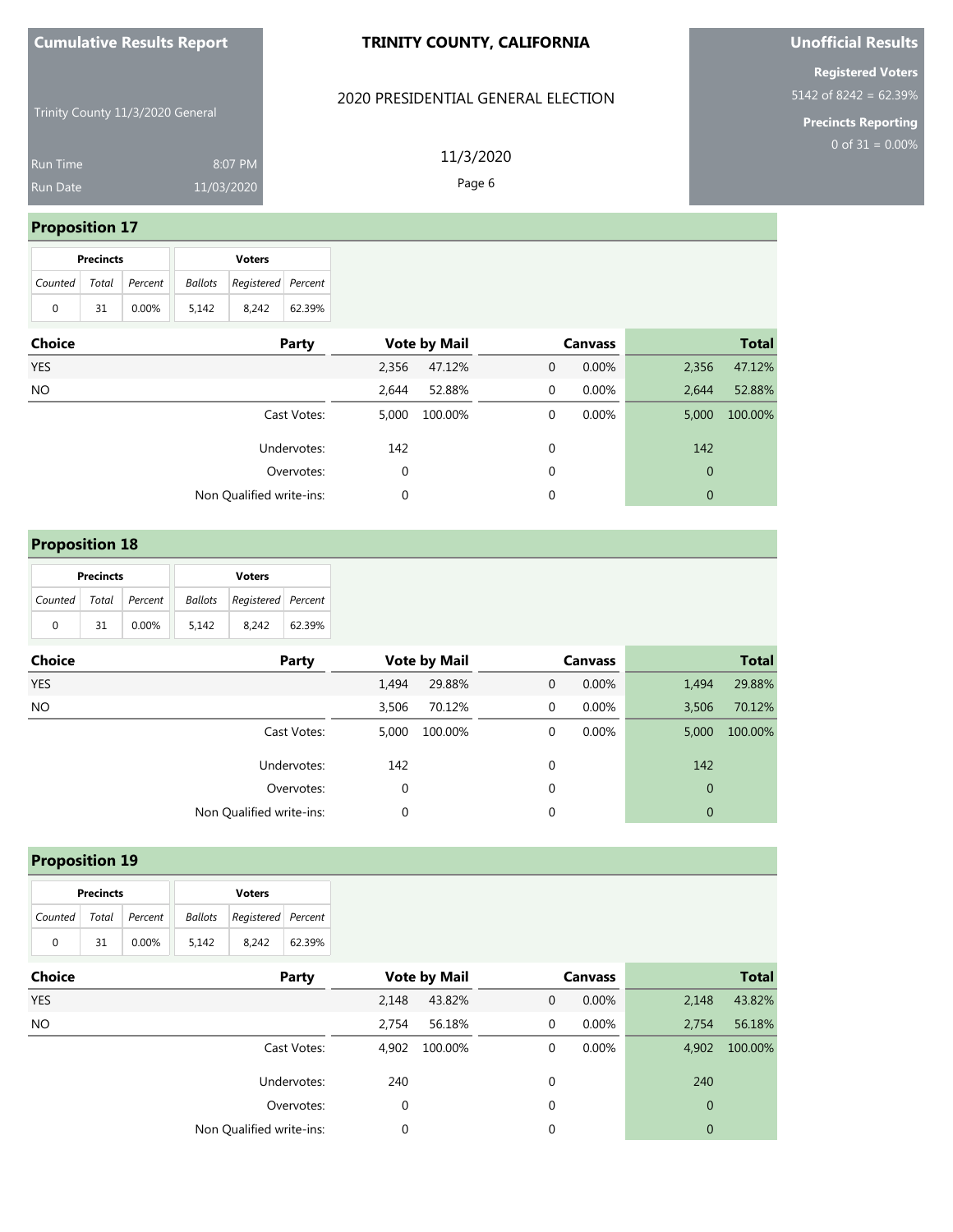### **TRINITY COUNTY, CALIFORNIA**

### 2020 PRESIDENTIAL GENERAL ELECTION

Trinity County 11/3/2020 General

| <b>Run Time</b> | $8:07$ PM  |  |
|-----------------|------------|--|
| <b>Run Date</b> | 11/03/2020 |  |

11/3/2020 Page 7

## **Proposition 20**

| <b>Precincts</b> |    |               | <b>Voters</b> |                                   |        |  |  |
|------------------|----|---------------|---------------|-----------------------------------|--------|--|--|
| Counted          |    | Total Percent |               | <b>Ballots</b> Registered Percent |        |  |  |
| 0                | 31 | $0.00\%$      | 5.142         | 8.242                             | 62.39% |  |  |

| Choice     | Party                    |       | <b>Vote by Mail</b> |   | <b>Canvass</b> |              | <b>Total</b> |
|------------|--------------------------|-------|---------------------|---|----------------|--------------|--------------|
| <b>YES</b> |                          | 2,092 | 43.05%              | 0 | 0.00%          | 2,092        | 43.05%       |
| <b>NO</b>  |                          | 2,768 | 56.95%              | 0 | 0.00%          | 2,768        | 56.95%       |
|            | Cast Votes:              | 4,860 | 100.00%             | 0 | 0.00%          | 4,860        | 100.00%      |
|            | Undervotes:              | 282   |                     | 0 |                | 282          |              |
|            | Overvotes:               | 0     |                     | 0 |                | $\mathbf{0}$ |              |
|            | Non Qualified write-ins: | 0     |                     | 0 |                | $\mathbf{0}$ |              |
|            |                          |       |                     |   |                |              |              |

## **Proposition 21**

|                       | <b>Precincts</b> |       | <b>Voters</b>                     |       |        |  |  |
|-----------------------|------------------|-------|-----------------------------------|-------|--------|--|--|
| Counted Total Percent |                  |       | <b>Ballots</b> Registered Percent |       |        |  |  |
| 0                     | 31               | 0.00% | 5.142                             | 8.242 | 62.39% |  |  |

| <b>Choice</b> | Party                    |       | <b>Vote by Mail</b> |             | <b>Canvass</b> |              | <b>Total</b> |
|---------------|--------------------------|-------|---------------------|-------------|----------------|--------------|--------------|
| <b>YES</b>    |                          | 1,206 | 24.65%              | $\mathbf 0$ | $0.00\%$       | 1,206        | 24.65%       |
| <b>NO</b>     |                          | 3,687 | 75.35%              | $\mathbf 0$ | 0.00%          | 3,687        | 75.35%       |
|               | Cast Votes:              | 4,893 | 100.00%             | 0           | 0.00%          | 4,893        | 100.00%      |
|               | Undervotes:              | 249   |                     | $\mathbf 0$ |                | 249          |              |
|               | Overvotes:               | 0     |                     | $\mathbf 0$ |                | $\mathbf{0}$ |              |
|               | Non Qualified write-ins: | 0     |                     | 0           |                | $\mathbf{0}$ |              |

## **Proposition 22**

|                           | <b>Precincts</b> |       |         | <b>Voters</b>      |        |
|---------------------------|------------------|-------|---------|--------------------|--------|
| Counted   Total   Percent |                  |       | Ballots | Registered Percent |        |
| $\Omega$                  | 31               | 0.00% | 5.142   | 8.242              | 62.39% |

| <b>Choice</b> | Party                    |       | <b>Vote by Mail</b> |   | <b>Canvass</b> |              | <b>Total</b> |
|---------------|--------------------------|-------|---------------------|---|----------------|--------------|--------------|
| <b>YES</b>    |                          | 2,991 | 61.17%              | 0 | 0.00%          | 2,991        | 61.17%       |
| <b>NO</b>     |                          | 1,899 | 38.83%              | 0 | $0.00\%$       | 1,899        | 38.83%       |
|               | Cast Votes:              | 4,890 | 100.00%             | 0 | $0.00\%$       | 4,890        | 100.00%      |
|               | Undervotes:              | 252   |                     | 0 |                | 252          |              |
|               | Overvotes:               | 0     |                     | 0 |                | $\mathbf{0}$ |              |
|               | Non Qualified write-ins: | 0     |                     | 0 |                | $\mathbf{0}$ |              |

# **Unofficial Results**

**Registered Voters** 5142 of 8242 = 62.39%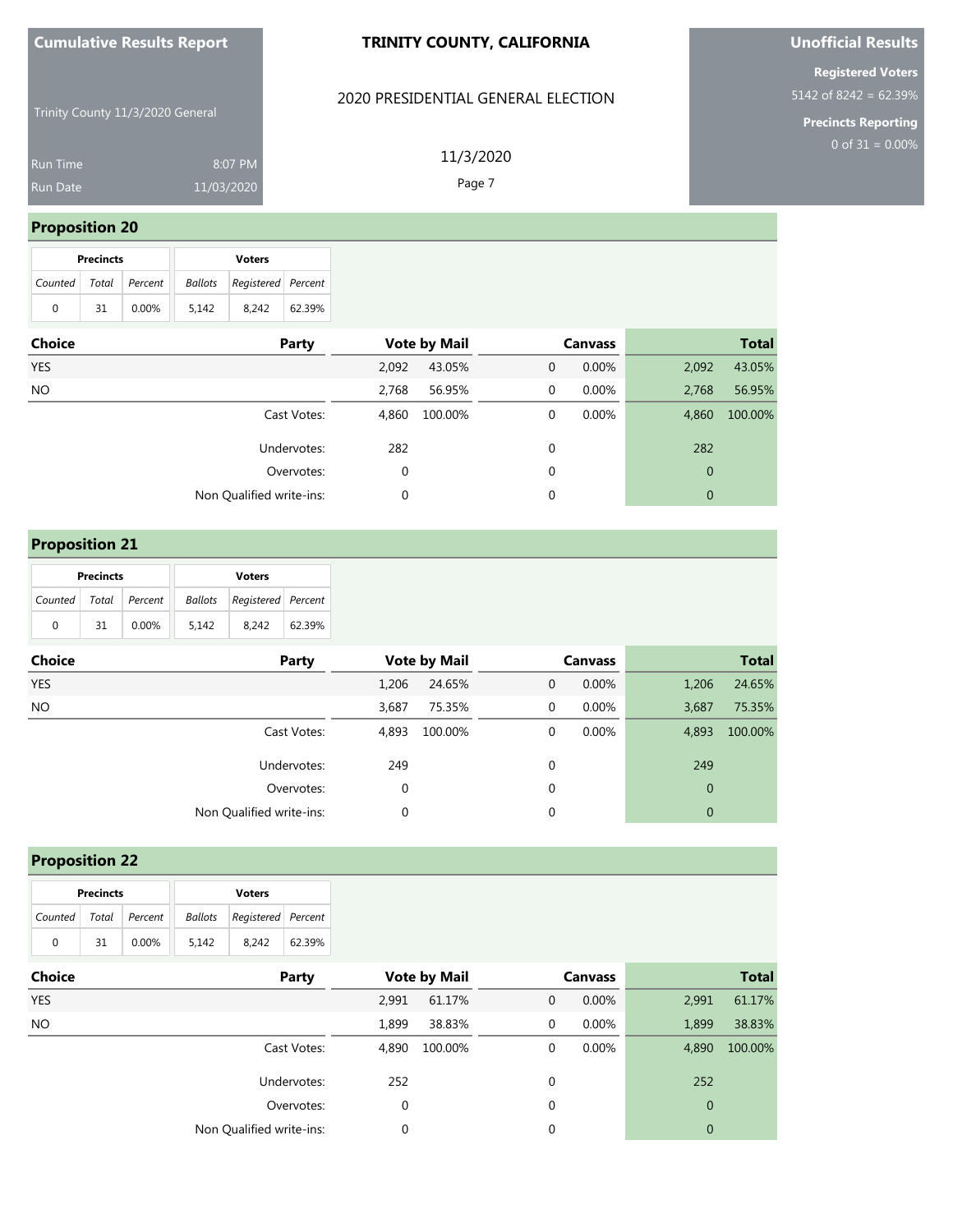### **TRINITY COUNTY, CALIFORNIA**

### 2020 PRESIDENTIAL GENERAL ELECTION

Trinity County 11/3/2020 General

| <b>Run Time</b> | 8:07 PM    |
|-----------------|------------|
| <b>Run Date</b> | 11/03/2020 |

11/3/2020 Page 8

## **Proposition 23**

|                       | <b>Precincts</b> |          |       | <b>Voters</b>              |        |
|-----------------------|------------------|----------|-------|----------------------------|--------|
| Counted Total Percent |                  |          |       | Ballots Registered Percent |        |
| 0                     | 31               | $0.00\%$ | 5.142 | 8.242                      | 62.39% |

| <b>Choice</b> | Party                    |             | <b>Vote by Mail</b> |   | <b>Canvass</b> |              | <b>Total</b> |
|---------------|--------------------------|-------------|---------------------|---|----------------|--------------|--------------|
| <b>YES</b>    |                          | 1,180       | 24.04%              | 0 | 0.00%          | 1,180        | 24.04%       |
| <b>NO</b>     |                          | 3.729       | 75.96%              | 0 | 0.00%          | 3,729        | 75.96%       |
|               | Cast Votes:              | 4.909       | 100.00%             | 0 | $0.00\%$       | 4,909        | 100.00%      |
|               | Undervotes:              | 233         |                     | 0 |                | 233          |              |
|               | Overvotes:               | $\mathbf 0$ |                     | 0 |                | $\mathbf{0}$ |              |
|               | Non Qualified write-ins: | $\mathbf 0$ |                     | 0 |                | $\mathbf{0}$ |              |
|               |                          |             |                     |   |                |              |              |

## **Proposition 24**

|   | <b>Precincts</b> |                       |       | <b>Voters</b>                     |        |
|---|------------------|-----------------------|-------|-----------------------------------|--------|
|   |                  | Counted Total Percent |       | <b>Ballots</b> Registered Percent |        |
| 0 | 31               | 0.00%                 | 5.142 | 8.242                             | 62.39% |

| <b>Choice</b> | Party                    |       | <b>Vote by Mail</b> |             | <b>Canvass</b> |              | <b>Total</b> |
|---------------|--------------------------|-------|---------------------|-------------|----------------|--------------|--------------|
| <b>YES</b>    |                          | 2.267 | 46.22%              | $\mathbf 0$ | $0.00\%$       | 2,267        | 46.22%       |
| <b>NO</b>     |                          | 2,638 | 53.78%              | $\mathbf 0$ | 0.00%          | 2,638        | 53.78%       |
|               | Cast Votes:              | 4,905 | 100.00%             | 0           | 0.00%          | 4,905        | 100.00%      |
|               | Undervotes:              | 237   |                     | $\mathbf 0$ |                | 237          |              |
|               | Overvotes:               | 0     |                     | $\mathbf 0$ |                | $\mathbf{0}$ |              |
|               | Non Qualified write-ins: | 0     |                     | 0           |                | $\mathbf{0}$ |              |

## **Proposition 25**

|                       | <b>Precincts</b> |       |         | <b>Voters</b>      |        |
|-----------------------|------------------|-------|---------|--------------------|--------|
| Counted Total Percent |                  |       | Ballots | Registered Percent |        |
| $\Omega$              | 31               | 0.00% | 5.142   | 8.242              | 62.39% |

| <b>Choice</b> | Party                    |       | <b>Vote by Mail</b> |   | <b>Canvass</b> |                | <b>Total</b> |
|---------------|--------------------------|-------|---------------------|---|----------------|----------------|--------------|
| <b>YES</b>    |                          | 1,637 | 33.71%              | 0 | 0.00%          | 1,637          | 33.71%       |
| <b>NO</b>     |                          | 3.219 | 66.29%              | 0 | $0.00\%$       | 3,219          | 66.29%       |
|               | Cast Votes:              | 4,856 | 100.00%             | 0 | $0.00\%$       | 4,856          | 100.00%      |
|               | Undervotes:              | 286   |                     | 0 |                | 286            |              |
|               | Overvotes:               | 0     |                     | 0 |                | $\overline{0}$ |              |
|               | Non Qualified write-ins: | 0     |                     | 0 |                | $\mathbf{0}$   |              |

# **Unofficial Results**

**Registered Voters** 5142 of 8242 = 62.39%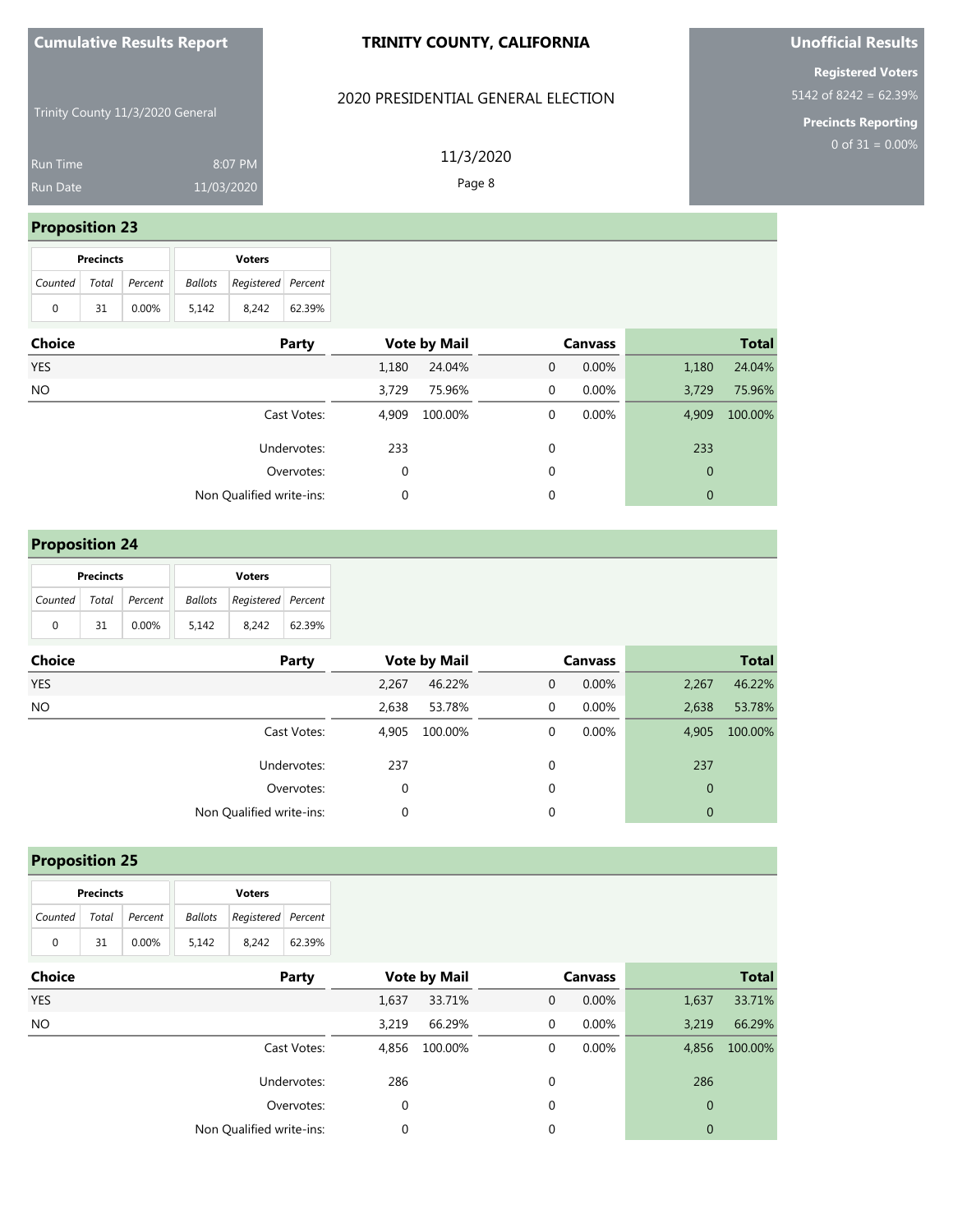### **TRINITY COUNTY, CALIFORNIA**

### 2020 PRESIDENTIAL GENERAL ELECTION

Trinity County 11/3/2020 General

8:07 PM 11/03/2020

11/3/2020 Page 9

### **Measure G**

|                       | <b>Precincts</b> |          |         | <b>Voters</b>      |        |
|-----------------------|------------------|----------|---------|--------------------|--------|
| Counted Total Percent |                  |          | Ballots | Registered Percent |        |
| 0                     | 31               | $0.00\%$ | 5.142   | 8.242              | 62.39% |

| <b>Choice</b> | Party                    |       | <b>Vote by Mail</b> |             | <b>Canvass</b> |              | <b>Total</b> |
|---------------|--------------------------|-------|---------------------|-------------|----------------|--------------|--------------|
| YES           |                          | 3,553 | 72.03%              | 0           | 0.00%          | 3,553        | 72.03%       |
| <b>NO</b>     |                          | 1,380 | 27.97%              | $\mathbf 0$ | 0.00%          | 1,380        | 27.97%       |
|               | Cast Votes:              | 4,933 | 100.00%             | 0           | 0.00%          | 4,933        | 100.00%      |
|               | Undervotes:              | 208   |                     | $\mathbf 0$ |                | 208          |              |
|               | Overvotes:               |       |                     | 0           |                |              |              |
|               | Non Qualified write-ins: | 0     |                     | 0           |                | $\mathbf{0}$ |              |
|               |                          |       |                     |             |                |              |              |

#### **Measure K**

|                 | <b>Precincts</b> |          |       | <b>Voters</b>                         |        |
|-----------------|------------------|----------|-------|---------------------------------------|--------|
| Counted   Total |                  | Percent  |       | <b>Ballots</b>   Registered   Percent |        |
| 0               | -31              | $0.00\%$ | 5.142 | 8.242                                 | 62.39% |

| <b>Choice</b> | Party                    | <b>Vote by Mail</b> |         |   | <b>Canvass</b> |              | <b>Total</b> |
|---------------|--------------------------|---------------------|---------|---|----------------|--------------|--------------|
| <b>YES</b>    |                          | 2,540               | 51.22%  | 0 | 0.00%          | 2,540        | 51.22%       |
| <b>NO</b>     |                          | 2,419               | 48.78%  | 0 | 0.00%          | 2,419        | 48.78%       |
|               | Cast Votes:              | 4,959               | 100.00% | 0 | 0.00%          | 4,959        | 100.00%      |
|               | Undervotes:              | 183                 |         | 0 |                | 183          |              |
|               | Overvotes:               | 0                   |         | 0 |                | $\mathbf{0}$ |              |
|               | Non Qualified write-ins: | 0                   |         | 0 |                | $\mathbf{0}$ |              |

#### **Measure H**

|                       | <b>Precincts</b> |          | <b>Voters</b> |                                   |        |  |  |
|-----------------------|------------------|----------|---------------|-----------------------------------|--------|--|--|
| Counted Total Percent |                  |          |               | <b>Ballots</b> Registered Percent |        |  |  |
| $\Omega$              | 23               | $0.00\%$ | 4.395         | 7.181                             | 61.20% |  |  |

| <b>Choice</b> | Party                    | <b>Vote by Mail</b> |         | <b>Canvass</b> |       |              | <b>Total</b> |
|---------------|--------------------------|---------------------|---------|----------------|-------|--------------|--------------|
| <b>YES</b>    |                          | 3,248               | 76.32%  | 0              | 0.00% | 3,248        | 76.32%       |
| <b>NO</b>     |                          | 1.008               | 23.68%  | 0              | 0.00% | 1,008        | 23.68%       |
|               | Cast Votes:              | 4,256               | 100.00% | 0              | 0.00% | 4,256        | 100.00%      |
|               | Undervotes:              | 138                 |         | 0              |       | 138          |              |
|               | Overvotes:               |                     |         | 0              |       |              |              |
|               | Non Qualified write-ins: | 0                   |         | 0              |       | $\mathbf{0}$ |              |

# **Unofficial Results**

**Registered Voters** 5142 of 8242 = 62.39%